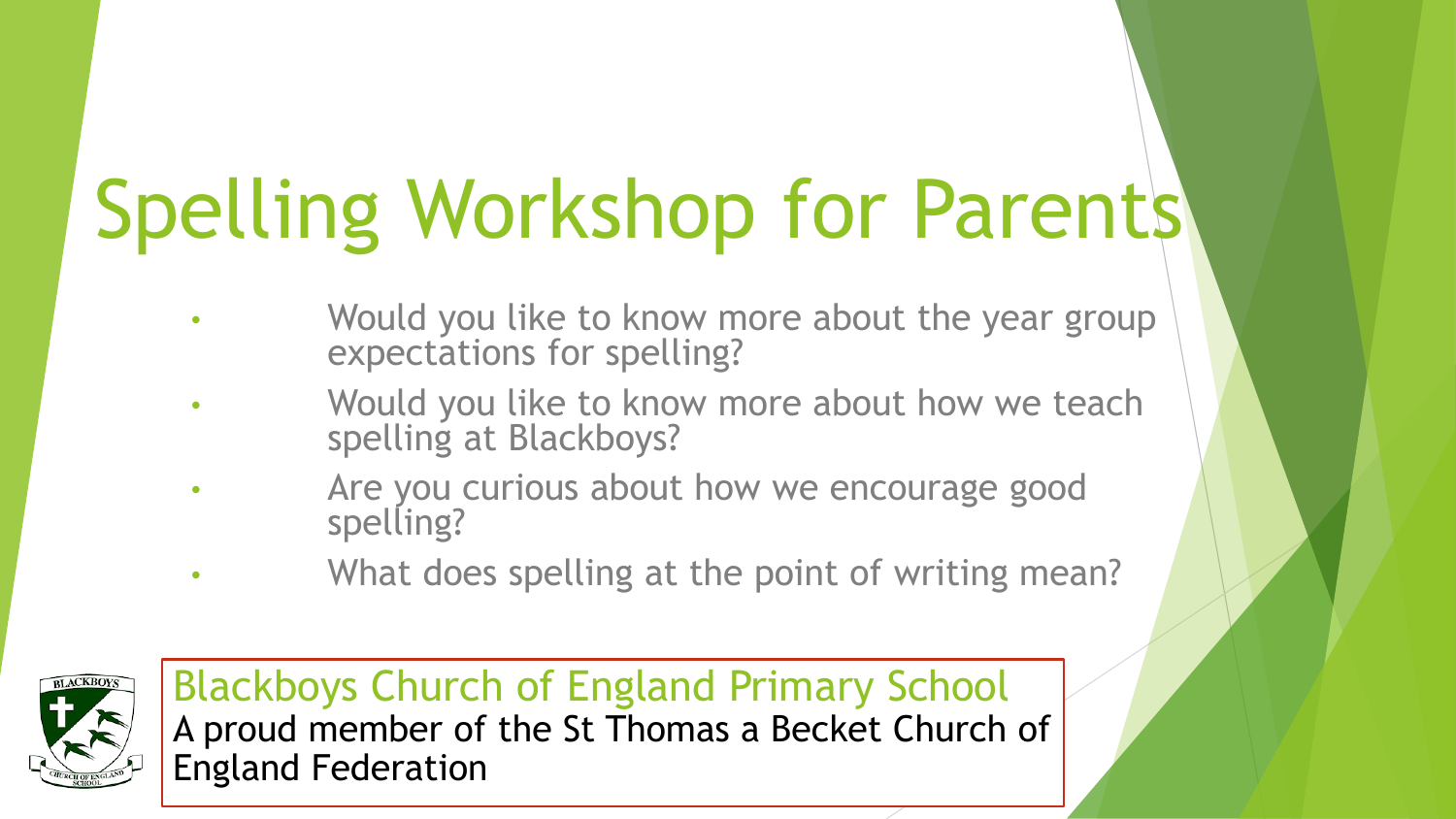# What do good spellers do?

- Read a lot.
- Visualise. Does it look right?
- Spot small words in words.
- Hear words in words.
- Segment into phonics.
- Look for patterns.
- Apply patterns.
- Willing to give it a go/take a risk.
- Have an eye for spotting errors.
- Make sensible choices with their graphemes.
- Re-read and check.
- Apply knowledge they have been taught when writing independently.
- Use resources available to them.
- Use personal strategies.



## Blackboys Church of England Primary School

A proud member of the St Thomas a Becket Church of England Federation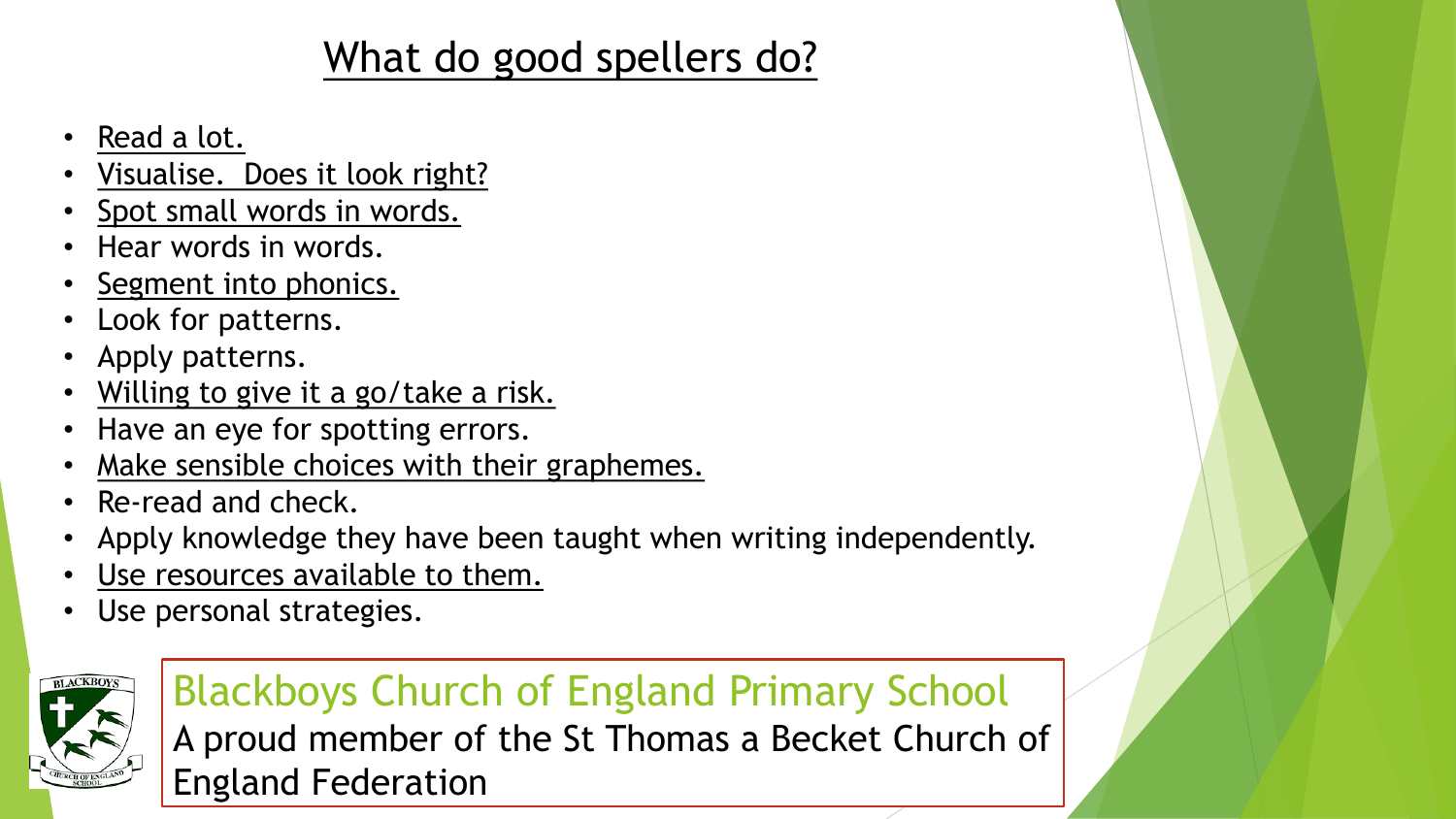

# **No Nonsense Spelling**

The No Nonsense Spelling Programme is devised to offer teachers a comprehensive yet accessible progression in the teaching of spelling. Guidance is provided on how to teach the strategies, knowledge and skills pupils need to learn.

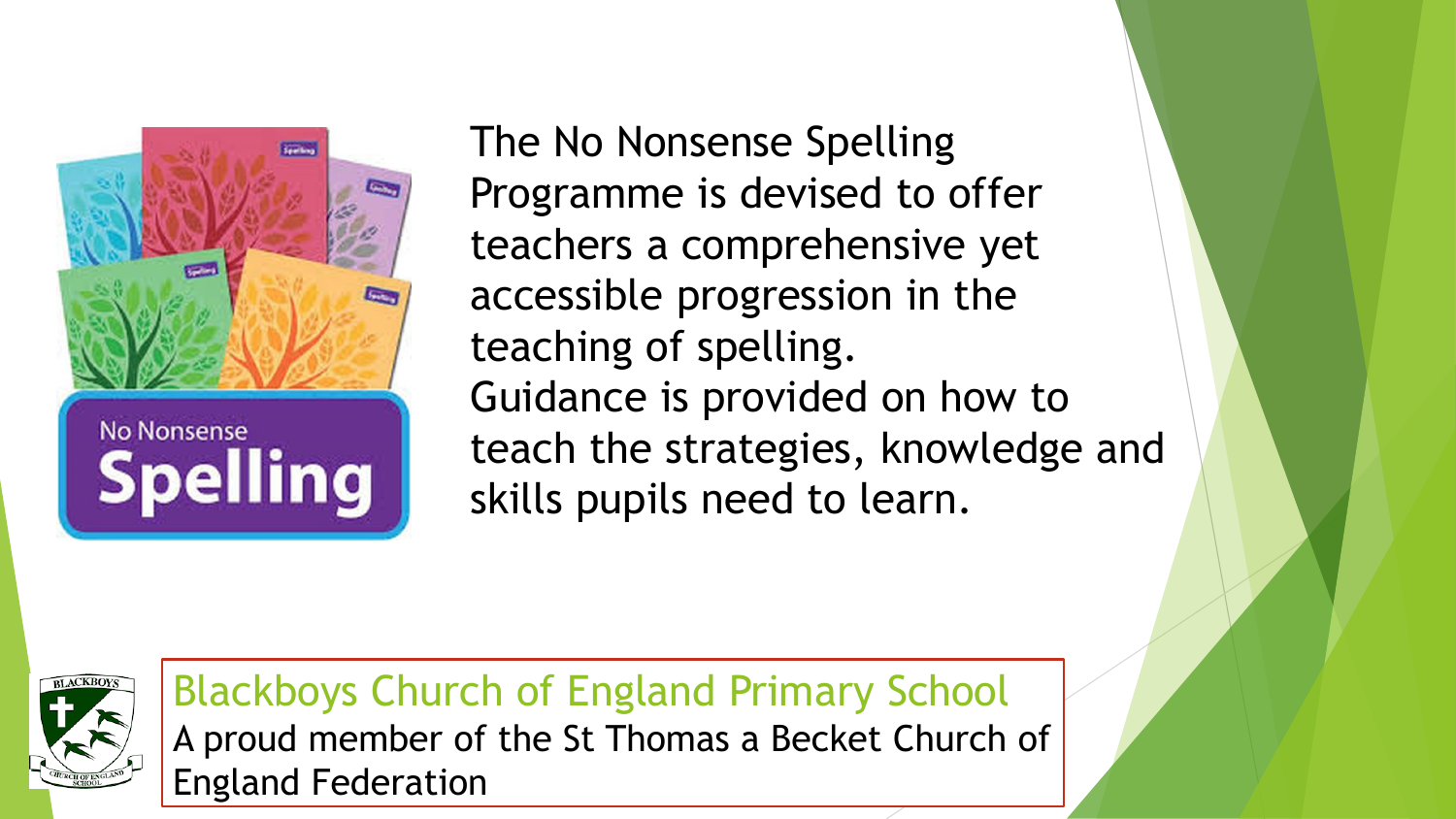

- Age appropriate and fits with National Curriculum expectations
- Year group lessons. School focussed.
- 20 minutes a day.
- 4 times a week.
- Focus on spelling patterns, rules and phonics.
- Progressive scheme approach. Quite snappy!
- Allows time for recaps and revision.
- Home spellings will now be termly sets of High Frequency Words/Statutory Words.

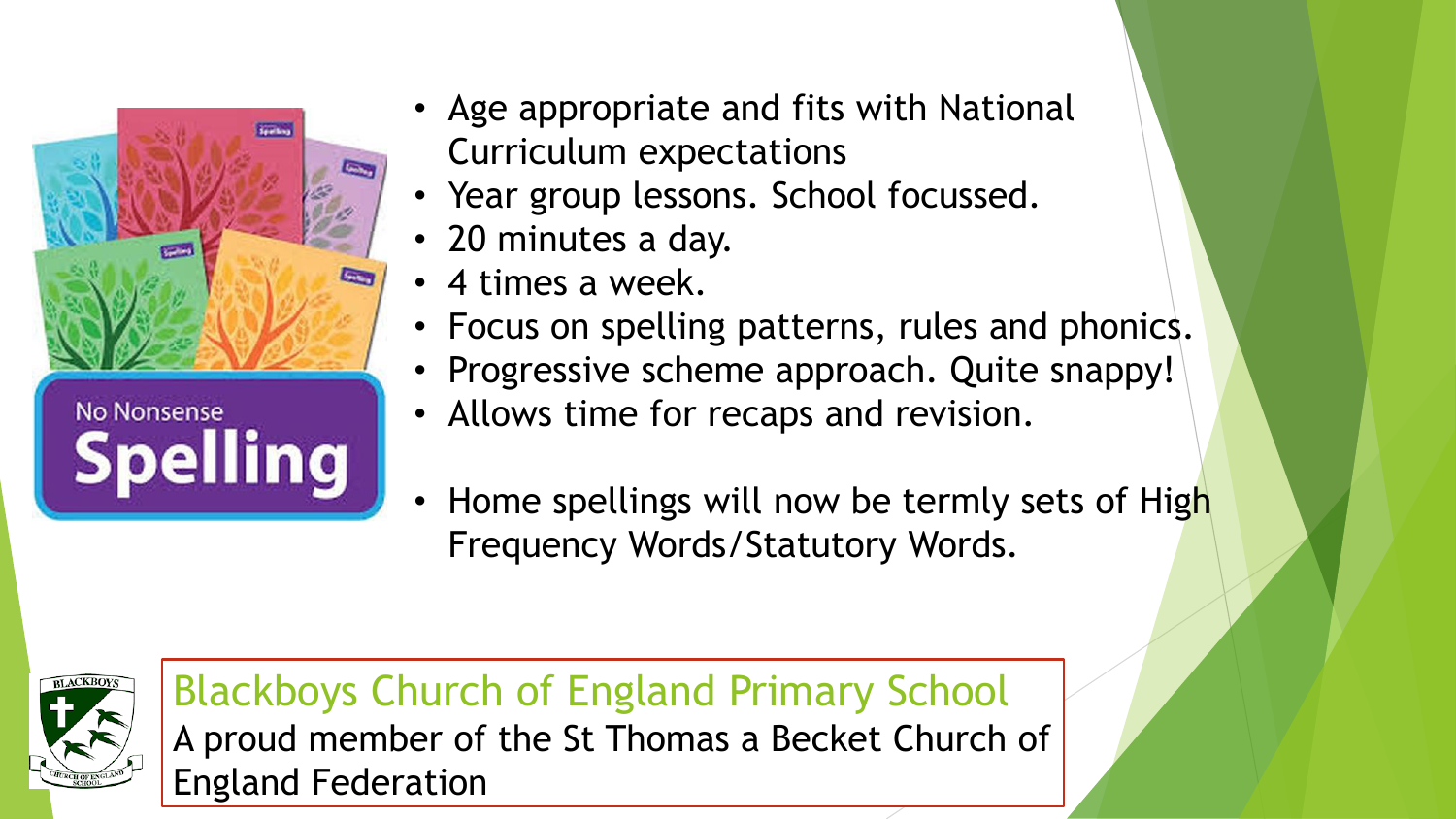# Expectation.

Spelling is important.

Children need to take responsibility for their own spelling.

If we give children the spellings when they ask for it (ie on a whiteboard) then it creates an attitude that it doesn't matter because someone will spell it for me.

It isn't about learning words for a test.

Consistent spelling in all ranges of writing.

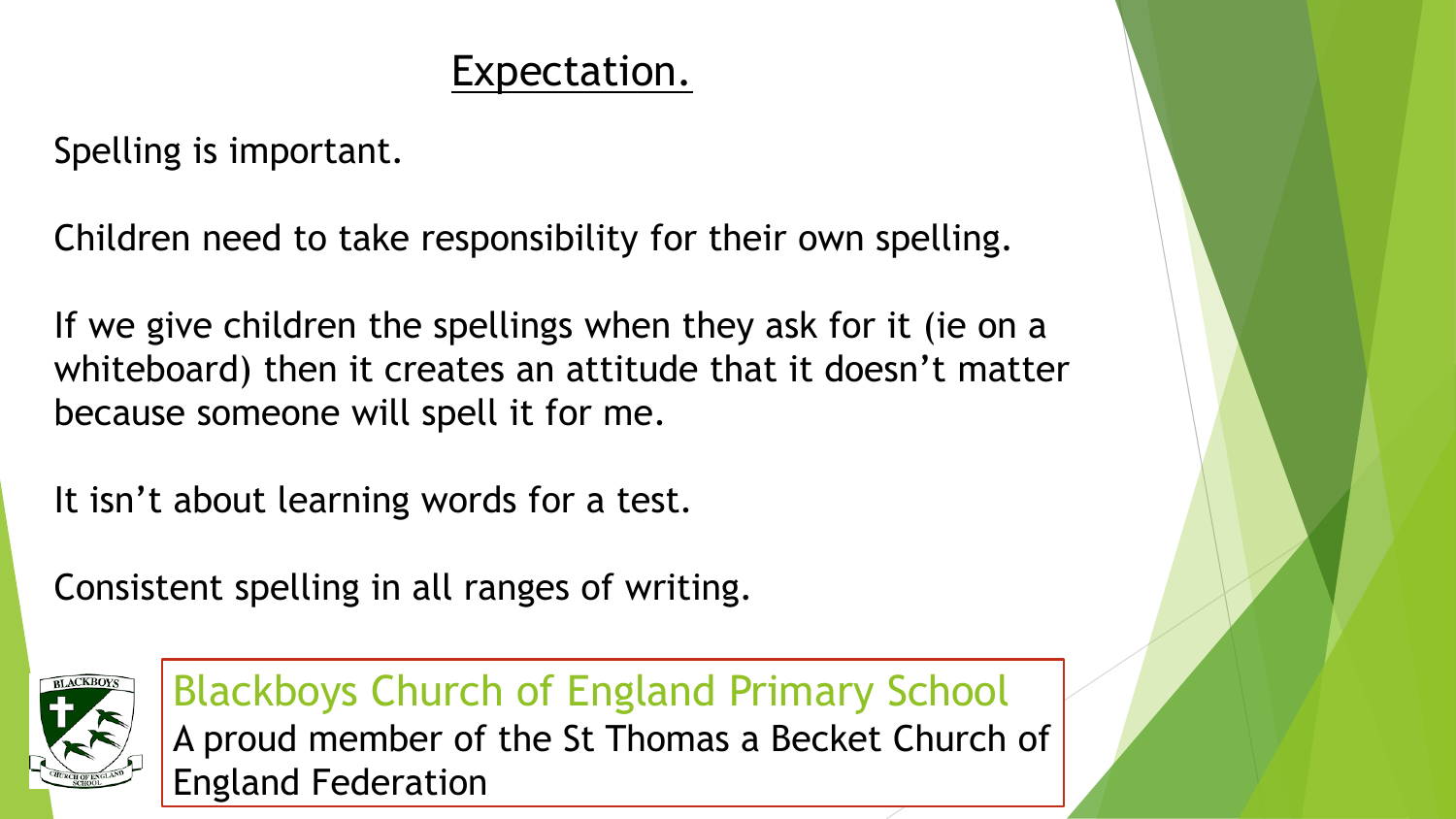# Expectation

Year 1s: Writing should be phonetically plausible. They should be spelling Reception words right most of the time. It is acceptable to get phonetically plausible spellings wrong if they haven't been taught the rule yet.

Year 2s: Need to begin to understand that words are not always spelt like they are said. 'jumpt' - as soon as you have taught the concept of regular verb -ed spelling you must insist on 'jumped'. No excuses. 'wantid' becomes 'wanted' etc.

Year 3s: Are year 1/2 common words being spelt correctly on a regular basis? Some errors are fine, but lots of errors are not good.



We have got to meet expectation and not just wallow!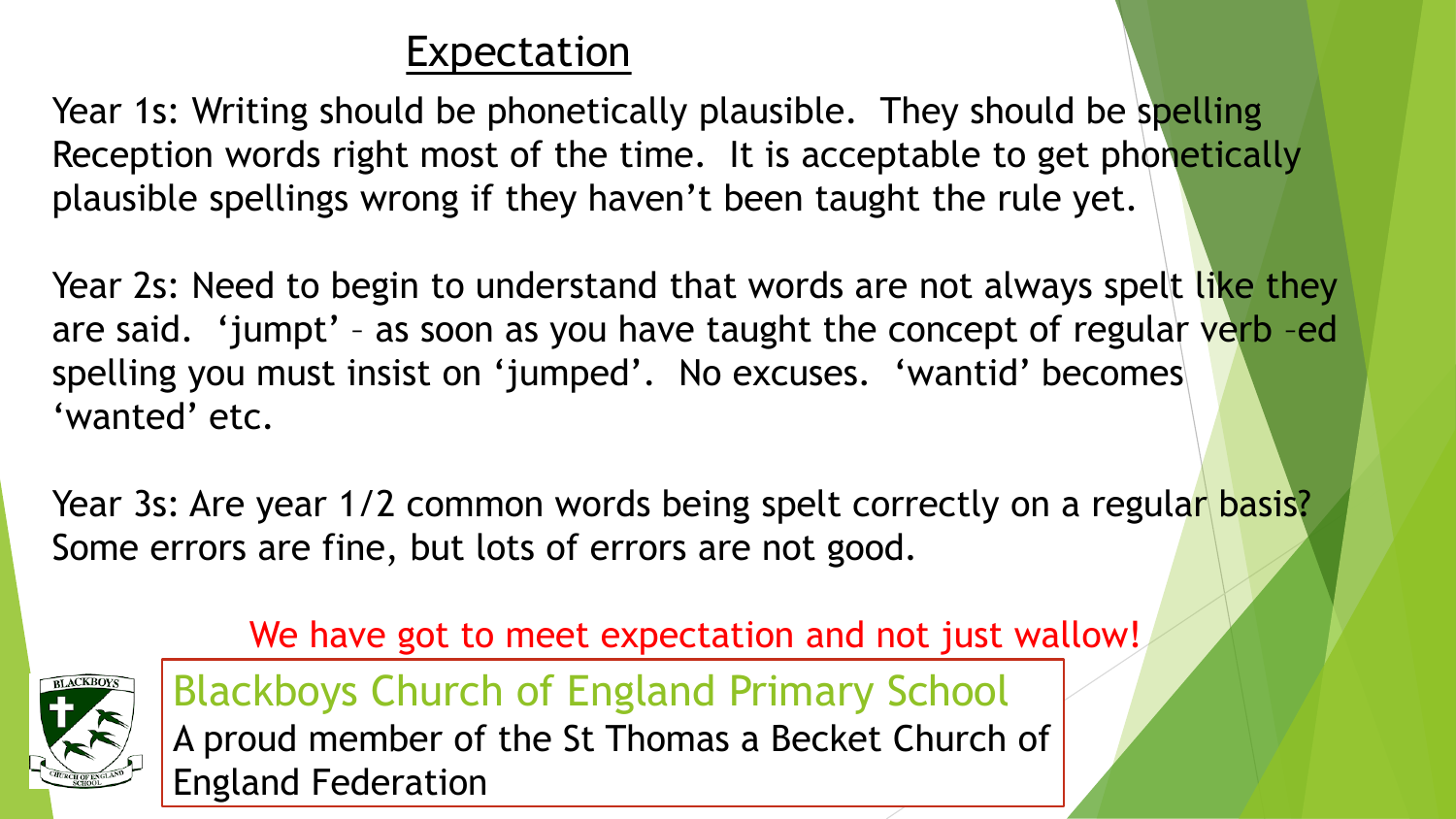# Expectation

Year 4s: They should be reliant on phonics still but begin to get into morphology and etymology. eg 'shef'. Children gain in confidence in spelling the majority of year 3 and 4 statutory word list.

Year 5s: Accurate spelling of most words taught so far. In year 5, never get a year 2 word wrong and the vast majority of year 3/4 words correct too.

Year 6s: They should be able to use their knowledge to be able to spell words they haven't been taught. Gain confidence in spelling the majority of the year 5 and 6 statutory word list.

We have got to meet expectation and not just wallow!

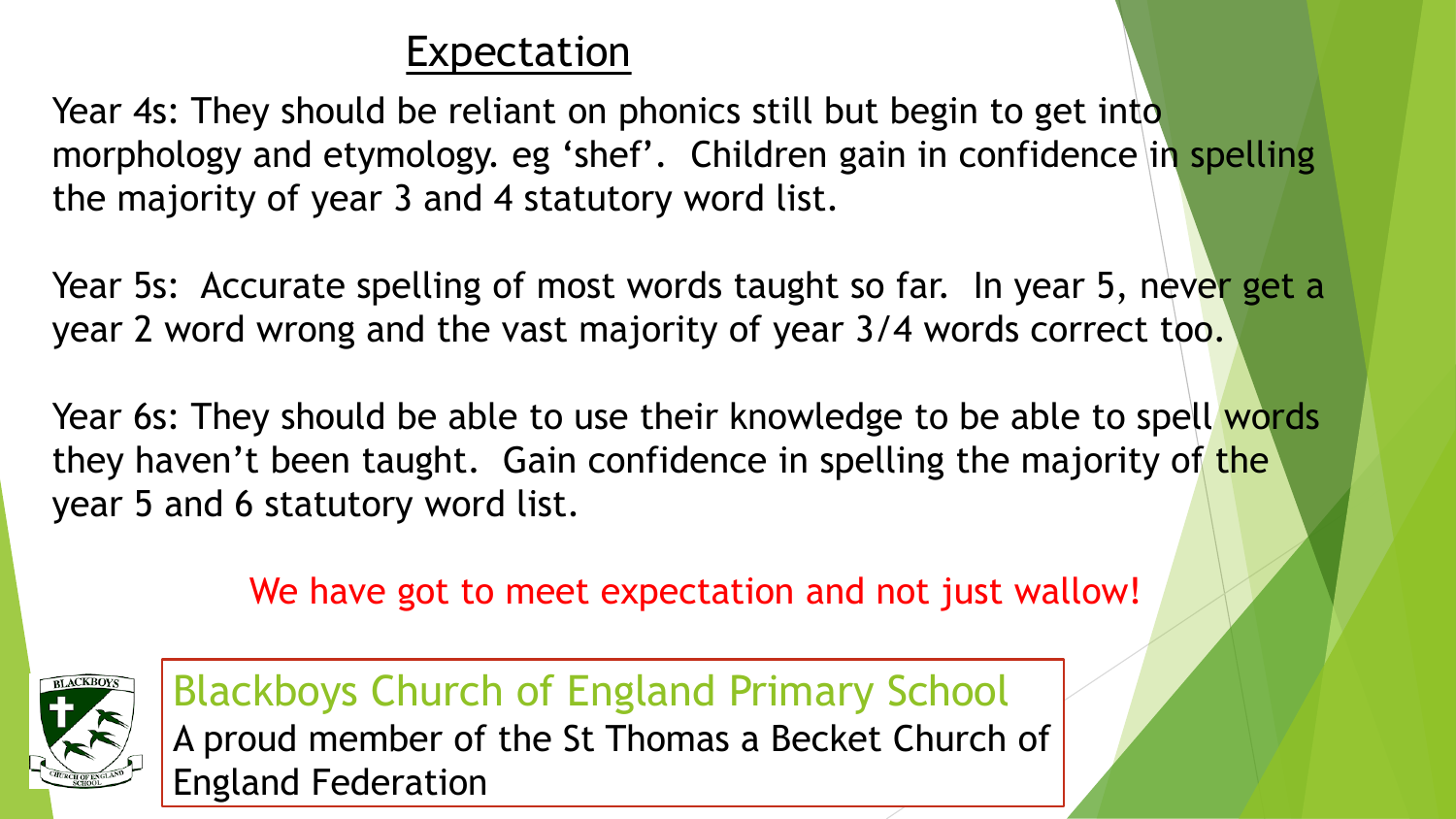Say it again and again. Say it clearly.

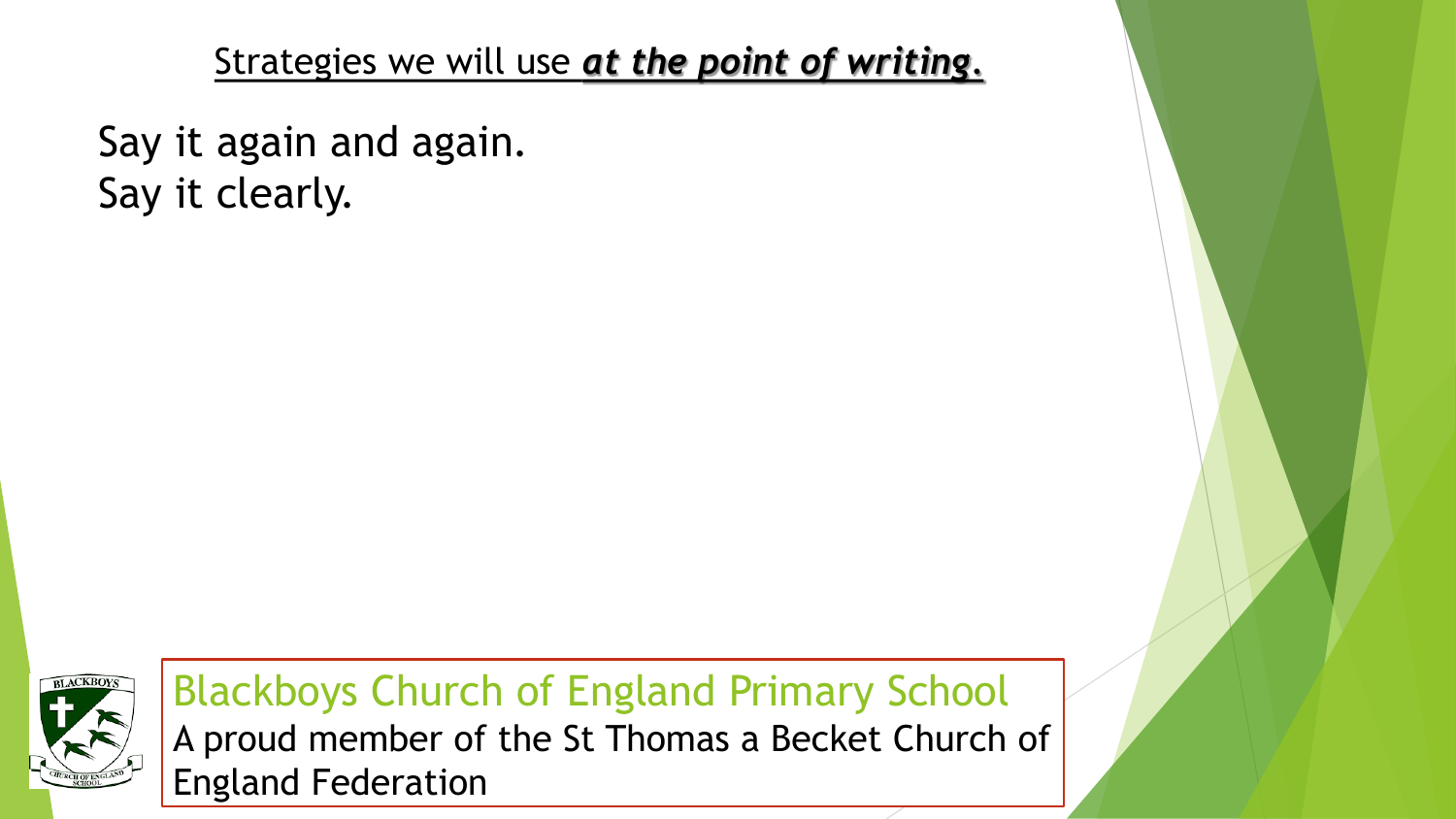Segmenting words into phonemes and selecting the correct grapheme.

Grapheme-Phoneme Correspondence charts.

Every child has their own in year 2,3 and 4. In year 5 and 6 they are shared and available. Children need to be taught how to use it.

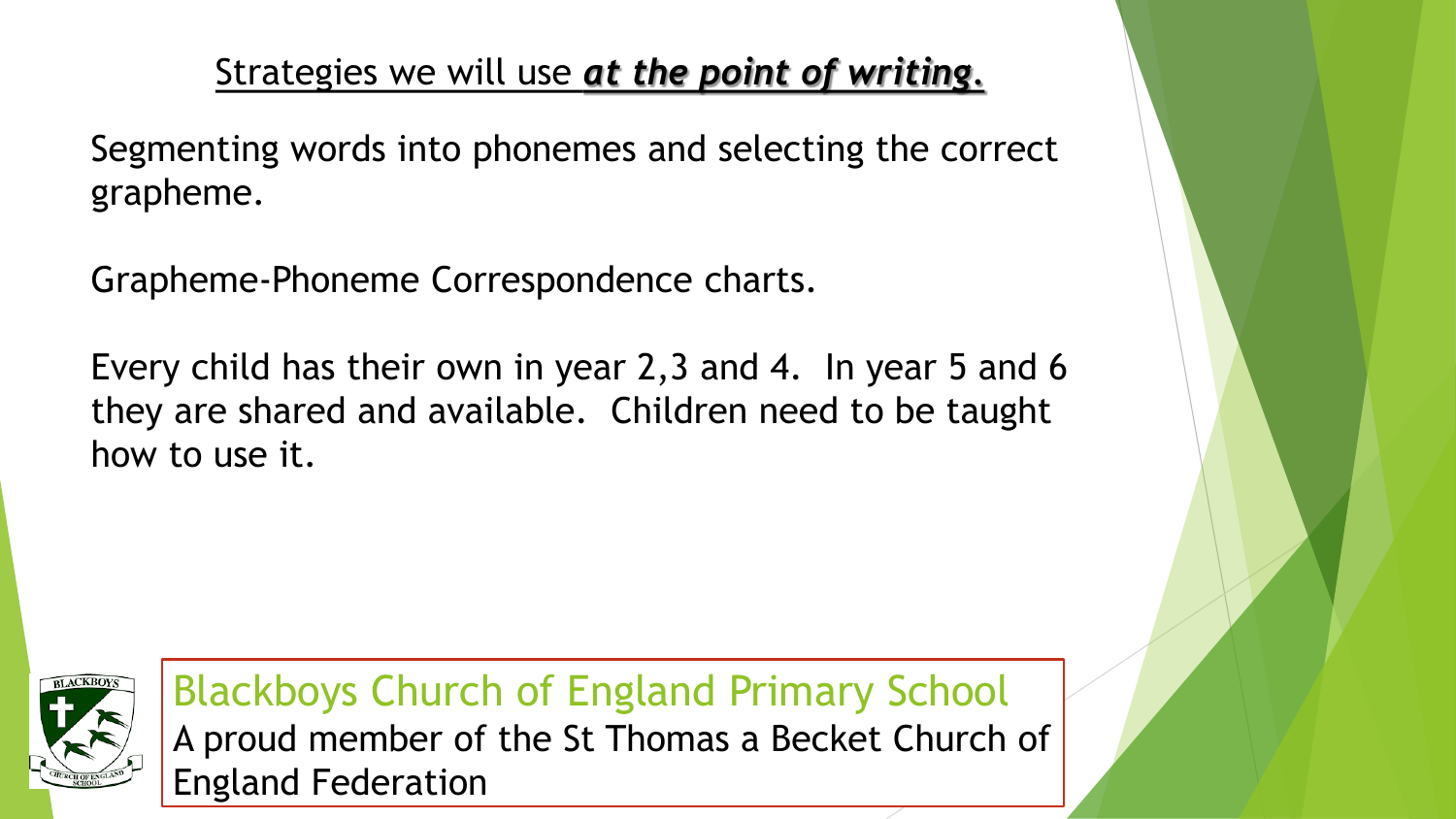Visual strategies. Does it look right? Have I seen this looking like this before? Which is correct?

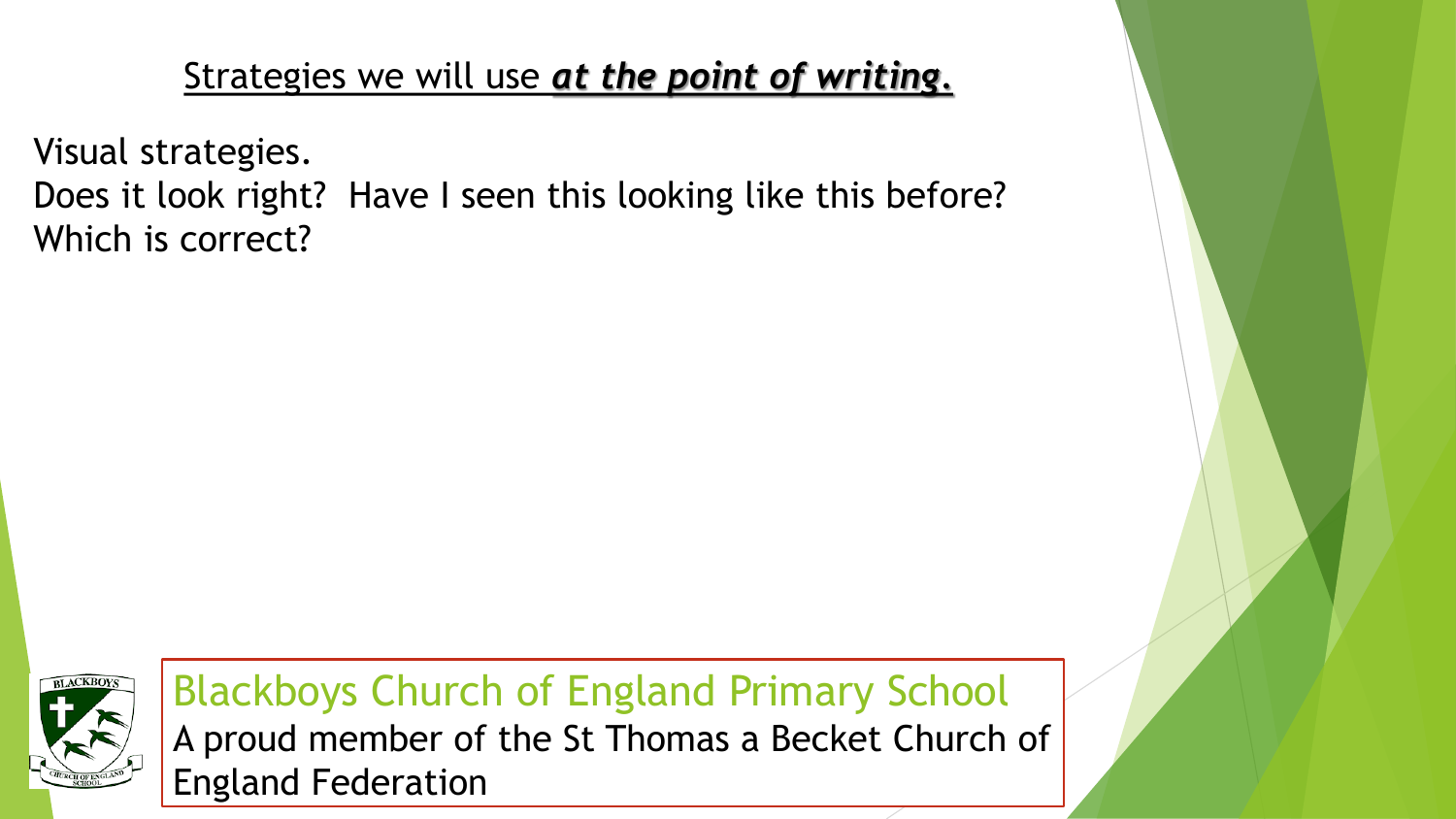A 'have a go' sheet. My go; my go; correct version.

Year 2- Big sheet in the middle of the table, when they want to, they can have their own.

Year 3-6 Just smaller than a4 selotaped into the back of books so they flip up and out.

2 tries then carry on.

If after 2 guesses you are still not sure, when you write the word you put a wriggly line under it. (wriggly line prompts the teacher and prompts the child to check it.)

Dictionaries are not to be used at the point of writing.

Teachers have their own "Have a go sheet" on a flip chart.

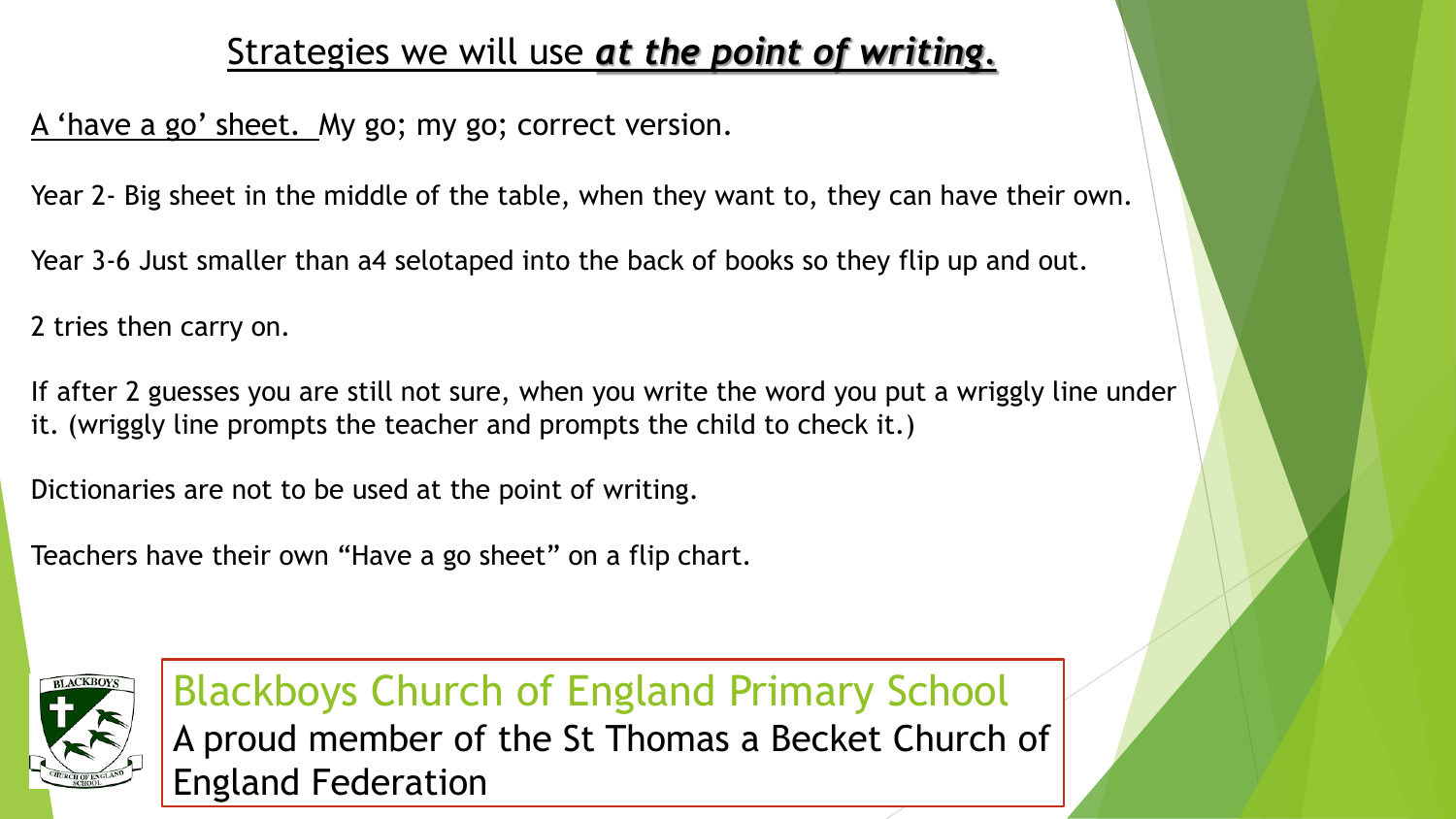#### Key spellings in the environment:

Words that the class are commonly spelling wrong. Make them non-negotiable!

| Non-negotiable spellings - You must spell all these words correctly. |                                  |             |                   |                                     |
|----------------------------------------------------------------------|----------------------------------|-------------|-------------------|-------------------------------------|
|                                                                      | Check your own work and correct. |             |                   | lad                                 |
| Use the correct words                                                |                                  |             |                   | Beou<br>$\alpha$<br>Hero            |
| Of/off                                                               | which                            |             |                   | ٠<br>Know<br>Hroth                  |
| There/their/they're                                                  | who                              | are (verb)  |                   | (king of)<br>$\cdot$ ( ) $\mu$      |
| Where/were                                                           | whole                            | through     |                   | Where<br>· Are                      |
| To/too                                                               | with                             | heard       |                   | · Could<br>Were                     |
|                                                                      | know (verb)                      | Went        |                   | · Should<br>There                   |
| Add 'ed' or 'd' to most verbs in                                     | knew (past tense)                | <b>Want</b> |                   | · Would<br>Their                    |
| The past tense eg. jumpED.                                           | does                             |             |                   | · Which<br>They<br>$\cdot$ Your     |
| No verbs end in 'id' in past                                         | doesn't                          |             | <b>TELEVISION</b> | Two<br>- You're                     |
| tense eg. started, wantED.                                           | our                              |             |                   | $\sqrt{30}$<br>· Use<br>$\sqrt{10}$ |